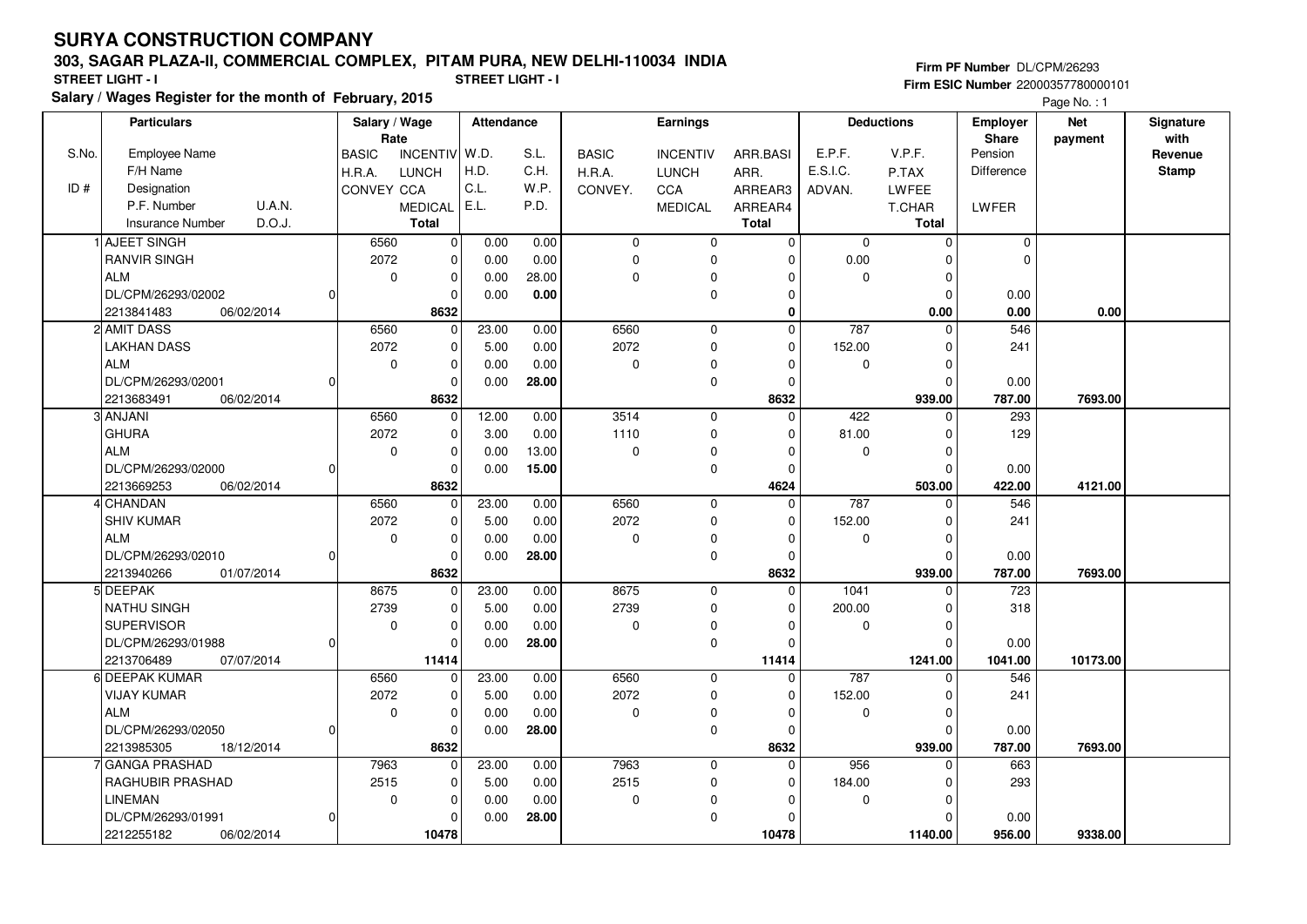### **303, SAGAR PLAZA-II, COMMERCIAL COMPLEX, PITAM PURA, NEW DELHI-110034 INDIA**

**Salary / Wages Register for the month of February, 2015 STREET LIGHT - I STREET LIGHT - I**

**Firm PF Number** DL/CPM/26293 **Firm ESIC Number** 22000357780000101

Page No.: 2

|       | <b>Particulars</b>                        |          | Salary / Wage<br>Rate |                                | <b>Attendance</b> |               | Earnings          |                            |                         |                    | <b>Deductions</b>       | <b>Employer</b>         | <b>Net</b> | Signature       |
|-------|-------------------------------------------|----------|-----------------------|--------------------------------|-------------------|---------------|-------------------|----------------------------|-------------------------|--------------------|-------------------------|-------------------------|------------|-----------------|
| S.No. | <b>Employee Name</b>                      |          | <b>BASIC</b>          | <b>INCENTIV</b>                | W.D.              | S.L.          | <b>BASIC</b>      | <b>INCENTIV</b>            | ARR.BASI                | E.P.F.             | V.P.F.                  | <b>Share</b><br>Pension | payment    | with<br>Revenue |
|       | F/H Name                                  |          |                       | <b>LUNCH</b>                   | H.D.              | C.H.          |                   |                            |                         | E.S.I.C.           |                         | Difference              |            | <b>Stamp</b>    |
| ID#   | Designation                               |          | H.R.A.<br>CONVEY CCA  |                                | C.L.              | W.P.          | H.R.A.<br>CONVEY. | <b>LUNCH</b><br><b>CCA</b> | ARR.<br>ARREAR3         |                    | P.TAX<br>LWFEE          |                         |            |                 |
|       | U.A.N.<br>P.F. Number                     |          |                       |                                | E.L.              | P.D.          |                   |                            |                         | ADVAN.             |                         |                         |            |                 |
|       | D.O.J.<br><b>Insurance Number</b>         |          |                       | <b>MEDICAL</b><br><b>Total</b> |                   |               |                   | <b>MEDICAL</b>             | ARREAR4<br><b>Total</b> |                    | T.CHAR<br><b>Total</b>  | <b>LWFER</b>            |            |                 |
|       |                                           |          |                       |                                |                   |               |                   |                            |                         |                    |                         |                         |            |                 |
|       | 8 GOKUL PARSHAD<br><b>JAGDISH PARSHAD</b> |          | 6560<br>2072          | $\mathbf 0$                    | 23.00             | 0.00          | 6560<br>2072      | 0<br>$\Omega$              | $\mathbf 0$<br>$\Omega$ | 787                | $\mathbf 0$<br>$\Omega$ | 546<br>241              |            |                 |
|       | <b>ALM</b>                                |          | $\mathbf 0$           | 0                              | 5.00              | 0.00          |                   |                            | $\Omega$                | 152.00             | $\Omega$                |                         |            |                 |
|       | DL/CPM/26293/01999                        | $\Omega$ |                       | 0<br>$\mathbf 0$               | 0.00              | 0.00<br>28.00 | $\mathbf 0$       | 0                          | $\Omega$                | 0                  | $\Omega$                | 0.00                    |            |                 |
|       | 2213669244<br>06/02/2014                  |          |                       | 8632                           | 0.00              |               |                   | $\mathbf 0$                | 8632                    |                    | 939.00                  | 787.00                  | 7693.00    |                 |
|       | 9 GOPAL KRISHAN GUPTA                     |          | 7963                  | $\mathbf 0$                    | 23.00             | 0.00          | 7963              | $\mathbf 0$                | $\Omega$                | 956                | $\mathbf 0$             | 663                     |            |                 |
|       | <b>RAMESH CHAND</b>                       |          | 2515                  | 0                              | 5.00              | 0.00          | 2515              | $\mathbf 0$                | $\Omega$                |                    | $\Omega$                | 293                     |            |                 |
|       | <b>LINEMAN</b>                            |          | $\Omega$              | 0                              |                   | 0.00          | 0                 |                            | $\Omega$                | 184.00<br>$\Omega$ | $\Omega$                |                         |            |                 |
|       | DL/CPM/26293/02009                        | $\Omega$ |                       | $\mathbf 0$                    | 0.00<br>0.00      | 28.00         |                   | 0<br>$\mathbf 0$           | $\Omega$                |                    | $\Omega$                | 0.00                    |            |                 |
|       | 2213247026<br>17/04/2014                  |          |                       | 10478                          |                   |               |                   |                            | 10478                   |                    | 1140.00                 | 956.00                  | 9338.00    |                 |
|       | 10 JAGJEEVAN RAM                          |          | 8675                  | $\mathbf 0$                    | 23.00             | 0.00          | 8675              | 0                          | $\mathbf 0$             | 1041               | $\Omega$                | 723                     |            |                 |
|       | LT SHYAM LAL                              |          | 2739                  | $\overline{0}$                 | 5.00              | 0.00          | 2739              | $\mathbf 0$                | $\Omega$                | 200.00             | $\Omega$                | 318                     |            |                 |
|       | <b>SUPERVISOR</b>                         |          | $\mathbf 0$           | 0                              | 0.00              | 0.00          | $\mathbf 0$       | 0                          | $\Omega$                | $\mathbf 0$        | $\mathbf 0$             |                         |            |                 |
|       | DL/CPM/26293/01990                        | $\Omega$ |                       | 0                              | 0.00              | 28.00         |                   | $\mathbf 0$                | 0                       |                    | $\Omega$                | 0.00                    |            |                 |
|       | 2211859480<br>06/02/2014                  |          |                       | 11414                          |                   |               |                   |                            | 11414                   |                    | 1241.00                 | 1041.00                 | 10173.00   |                 |
|       | 11 JUNG BAHADUR                           |          | 7963                  | $\overline{0}$                 | 23.00             | 0.00          | 7963              | $\mathbf 0$                | $\Omega$                | 956                | $\Omega$                | 663                     |            |                 |
|       | MANGROO SAROJ                             |          | 2515                  | $\overline{0}$                 | 5.00              | 0.00          | 2515              | $\mathbf 0$                | $\Omega$                | 184.00             | $\Omega$                | 293                     |            |                 |
|       | LINEMAN                                   |          | $\mathbf 0$           | $\mathbf 0$                    | 0.00              | 0.00          | $\mathbf 0$       | 0                          | $\Omega$                | $\mathbf 0$        | $\Omega$                |                         |            |                 |
|       | DL/CPM/26293/02004                        | $\Omega$ |                       | $\mathbf 0$                    | 0.00              | 28.00         |                   | $\mathbf 0$                | $\Omega$                |                    | $\Omega$                | 0.00                    |            |                 |
|       | 2213605623<br>06/02/2014                  |          |                       | 10478                          |                   |               |                   |                            | 10478                   |                    | 1140.00                 | 956.00                  | 9338.00    |                 |
|       | 12 KISHAN LAL                             |          | 7963                  | 0                              | 23.00             | 0.00          | 7963              | $\Omega$                   | $\Omega$                | 956                | $\Omega$                | 663                     |            |                 |
|       | <b>SITA RAM</b>                           |          | 2515                  | $\overline{0}$                 | 5.00              | 0.00          | 2515              | $\mathbf 0$                | $\Omega$                | 184.00             | $\Omega$                | 293                     |            |                 |
|       | <b>LINEMAN</b>                            |          | $\mathbf 0$           | 0                              | 0.00              | 0.00          | $\pmb{0}$         | $\Omega$                   | $\Omega$                | $\mathbf 0$        | $\Omega$                |                         |            |                 |
|       | DL/CPM/26293/02008                        | $\Omega$ |                       | 0                              | 0.00              | 28.00         |                   | $\mathbf 0$                | $\Omega$                |                    | $\Omega$                | 0.00                    |            |                 |
|       | 2213627265<br>04/04/2014                  |          |                       | 10478                          |                   |               |                   |                            | 10478                   |                    | 1140.00                 | 956.00                  | 9338.00    |                 |
|       | 13 MANOJ KUMAR                            |          | 6560                  | 0                              | 23.00             | 0.00          | 6560              | 0                          | $\Omega$                | 787                | $\Omega$                | 546                     |            |                 |
|       | <b>BALRAM</b>                             |          | 2072                  | 0                              | 5.00              | 0.00          | 2072              | 0                          | 0                       | 152.00             | 0                       | 241                     |            |                 |
|       | ALM                                       |          | $\mathbf 0$           | $\mathbf 0$                    | 0.00              | 0.00          | $\mathbf 0$       | $\Omega$                   | $\Omega$                | $\mathbf 0$        | $\Omega$                |                         |            |                 |
|       | DL/CPM/26293/01992                        | $\Omega$ |                       | 0                              | 0.00              | 28.00         |                   | $\mathbf 0$                | $\Omega$                |                    | $\Omega$                | 0.00                    |            |                 |
|       | 2212469466<br>06/02/2014                  |          |                       | 8632                           |                   |               |                   |                            | 8632                    |                    | 939.00                  | 787.00                  | 7693.00    |                 |
|       | 14 NARESH                                 |          | 6560                  | $\mathbf 0$                    | 23.00             | 0.00          | 6560              | 0                          | $\Omega$                | 787                | $\Omega$                | 546                     |            |                 |
|       | LT. KESHA                                 |          | 2072                  | 0                              | 5.00              | 0.00          | 2072              | $\mathbf 0$                | $\mathbf 0$             | 152.00             | $\Omega$                | 241                     |            |                 |
|       | <b>ALM</b>                                |          | $\mathbf 0$           | 0                              | 0.00              | 0.00          | 0                 | $\mathbf 0$                | $\Omega$                | 0                  | $\Omega$                |                         |            |                 |
|       | DL/CPM/26293/01998                        | $\Omega$ |                       | $\mathbf 0$                    | 0.00              | 28.00         |                   | $\mathbf 0$                | $\Omega$                |                    | $\Omega$                | 0.00                    |            |                 |
|       | 2213650865<br>06/02/2014                  |          |                       | 8632                           |                   |               |                   |                            | 8632                    |                    | 939.00                  | 787.00                  | 7693.00    |                 |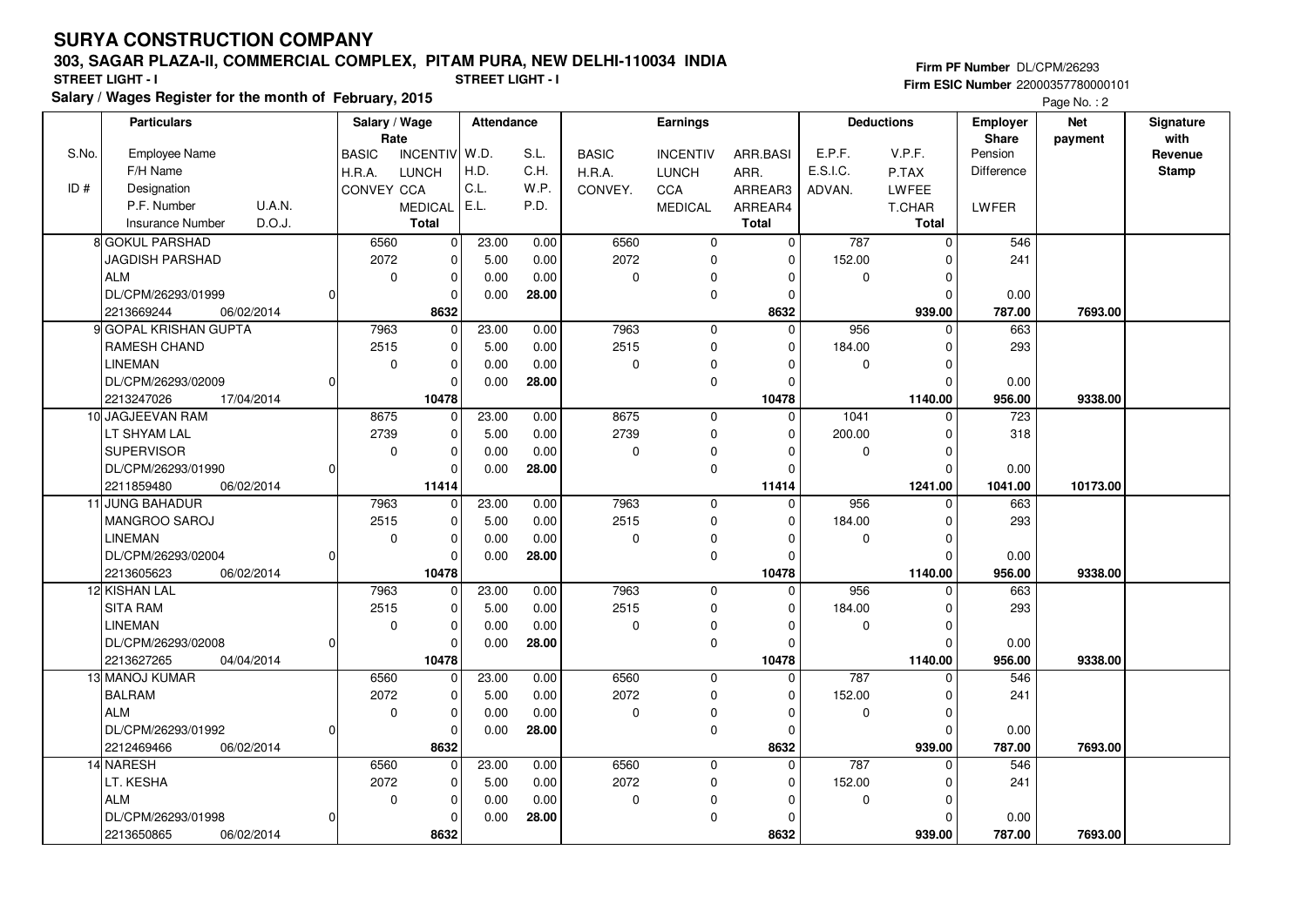### **303, SAGAR PLAZA-II, COMMERCIAL COMPLEX, PITAM PURA, NEW DELHI-110034 INDIA**

**Salary / Wages Register for the month of February, 2015 STREET LIGHT - I STREET LIGHT - I**

**Firm PF Number** DL/CPM/26293 **Firm ESIC Number** 22000357780000101

Page No. : 3

|       | <b>Particulars</b>                |   | Salary / Wage<br>Rate |                | <b>Attendance</b> |       | <b>Earnings</b> |                 |              |             | <b>Deductions</b> | <b>Employer</b><br><b>Share</b> | <b>Net</b> | Signature<br>with |
|-------|-----------------------------------|---|-----------------------|----------------|-------------------|-------|-----------------|-----------------|--------------|-------------|-------------------|---------------------------------|------------|-------------------|
| S.No. | <b>Employee Name</b>              |   | <b>BASIC</b>          | INCENTIV W.D.  |                   | S.L.  | <b>BASIC</b>    | <b>INCENTIV</b> | ARR.BASI     | E.P.F.      | V.P.F.            | Pension                         | payment    | Revenue           |
|       | F/H Name                          |   | H.R.A.                | <b>LUNCH</b>   | H.D.              | C.H.  | H.R.A.          | <b>LUNCH</b>    | ARR.         | E.S.I.C.    | P.TAX             | Difference                      |            | <b>Stamp</b>      |
| ID#   | Designation                       |   | CONVEY CCA            |                | C.L.              | W.P.  | CONVEY.         | <b>CCA</b>      | ARREAR3      | ADVAN.      | LWFEE             |                                 |            |                   |
|       | P.F. Number<br>U.A.N.             |   |                       | <b>MEDICAL</b> | E.L.              | P.D.  |                 | <b>MEDICAL</b>  | ARREAR4      |             | T.CHAR            | <b>LWFER</b>                    |            |                   |
|       | D.O.J.<br><b>Insurance Number</b> |   |                       | Total          |                   |       |                 |                 | <b>Total</b> |             | Total             |                                 |            |                   |
|       | 15 PRATAP                         |   | 7963                  | $\overline{0}$ | 16.00             | 0.00  | 5688            | $\mathbf 0$     | $\Omega$     | 683         | $\mathbf{0}$      | 474                             |            |                   |
|       | <b>KESHA</b>                      |   | 2515                  | $\pmb{0}$      | 4.00              | 0.00  | 1796            | 0               |              | 131.00      | $\Omega$          | 209                             |            |                   |
|       | <b>LINEMAN</b>                    |   | $\mathbf 0$           | $\mathbf 0$    | 0.00              | 8.00  | $\mathbf 0$     | 0               |              | $\Omega$    | $\Omega$          |                                 |            |                   |
|       | DL/CPM/26293/01993                |   |                       | $\mathbf 0$    | 0.00              | 20.00 |                 | 0               | $\Omega$     |             | $\Omega$          | 0.00                            |            |                   |
|       | 2212469469<br>06/02/2014          |   |                       | 10478          |                   |       |                 |                 | 7484         |             | 814.00            | 683.00                          | 6670.00    |                   |
|       | 16 PUSHPENDAR KUMAR               |   | 6560                  | $\mathbf 0$    | 23.00             | 0.00  | 6560            | $\mathbf 0$     | $\Omega$     | 787         | $\Omega$          | 546                             |            |                   |
|       | LT. AMAR LAL                      |   | 2072                  | $\pmb{0}$      | 5.00              | 0.00  | 2072            | 0               | $\Omega$     | 152.00      | $\Omega$          | 241                             |            |                   |
|       | <b>ALM</b>                        |   | $\mathbf 0$           | $\Omega$       | 0.00              | 0.00  | $\mathbf 0$     | 0               |              | $\mathbf 0$ | $\Omega$          |                                 |            |                   |
|       | DL/CPM/26293/02006                |   |                       | $\Omega$       | 0.00              | 28.00 |                 | 0               |              |             | $\Omega$          | 0.00                            |            |                   |
|       | 2213912913<br>04/04/2014          |   |                       | 8632           |                   |       |                 |                 | 8632         |             | 939.00            | 787.00                          | 7693.00    |                   |
|       | 17 RAJESH KUMAR                   |   | 7963                  | $\pmb{0}$      | 23.00             | 0.00  | 7963            | $\mathbf 0$     | $\Omega$     | 956         | $\Omega$          | 663                             |            |                   |
|       | <b>DUDH NATH</b>                  |   | 2515                  | $\mathbf 0$    | 5.00              | 0.00  | 2515            | $\mathbf 0$     |              | 184.00      | $\Omega$          | 293                             |            |                   |
|       | LINEMAN                           |   | 0                     | 0              | 0.00              | 0.00  | 0               | 0               | $\Omega$     | $\mathbf 0$ | 0                 |                                 |            |                   |
|       | DL/CPM/26293/01987                | U |                       | $\Omega$       | 0.00              | 28.00 |                 | 0               | $\Omega$     |             | $\Omega$          | 0.00                            |            |                   |
|       | 06/02/2014<br>2211859473          |   |                       | 10478          |                   |       |                 |                 | 10478        |             | 1140.00           | 956.00                          | 9338.00    |                   |
|       | 18 RAJESH KUMAR                   |   | 7963                  | $\mathbf 0$    | 22.00             | 0.00  | 7679            | $\overline{0}$  | $\Omega$     | 921         | $\Omega$          | 640                             |            |                   |
|       | <b>GURU PRASAD</b>                |   | 2515                  | $\mathbf 0$    | 5.00              | 0.00  | 2425            | 0               | $\Omega$     | 177.00      | $\Omega$          | 281                             |            |                   |
|       | <b>LINEMAN</b>                    |   | $\Omega$              | $\pmb{0}$      | 0.00              | 1.00  | $\mathbf 0$     | 0               | $\Omega$     | $\mathbf 0$ | $\Omega$          |                                 |            |                   |
|       | DL/CPM/26293/01997                | O |                       | $\Omega$       | 0.00              | 27.00 |                 | 0               |              |             | $\Omega$          | 0.00                            |            |                   |
|       | 06/02/2014<br>2213134246          |   |                       | 10478          |                   |       |                 |                 | 10104        |             | 1098.00           | 921.00                          | 9006.00    |                   |
|       | 19 RAM KISHOR                     |   | 7963                  | $\Omega$       | 23.00             | 0.00  | 7963            | $\mathbf 0$     | $\Omega$     | 956         | $\Omega$          | 663                             |            |                   |
|       | SUNDER LAL                        |   | 2515                  | 0              | 5.00              | 0.00  | 2515            | 0               |              | 184.00      | $\Omega$          | 293                             |            |                   |
|       | <b>LINEMAN</b>                    |   | 0                     | $\mathbf 0$    | 0.00              | 0.00  | $\pmb{0}$       | 0               |              | $\mathbf 0$ | 0                 |                                 |            |                   |
|       | DL/CPM/26293/01989                |   |                       | $\Omega$       | 0.00              | 28.00 |                 | 0               |              |             | $\Omega$          | 0.00                            |            |                   |
|       | 2211859474<br>06/02/2014          |   |                       | 10478          |                   |       |                 |                 | 10478        |             | 1140.00           | 956.00                          | 9338.00    |                   |
|       | 20 RAM RATAN                      |   | 8675                  | $\Omega$       | 18.00             | 0.00  | 6816            | $\mathbf 0$     | $\Omega$     | 818         | $\Omega$          | 568                             |            |                   |
|       | <b>DULARE LAL</b>                 |   | 2739                  | $\pmb{0}$      | 4.00              | 0.00  | 2152            | 0               | $\Omega$     | 157.00      | $\Omega$          | 250                             |            |                   |
|       | <b>SUPERVISOR</b>                 |   | $\mathbf 0$           | $\mathbf 0$    | 0.00              | 6.00  | $\pmb{0}$       | 0               |              | 0           | $\Omega$          |                                 |            |                   |
|       | DL/CPM/26293/01986                |   |                       | $\Omega$       | 0.00              | 22.00 |                 | 0               | $\Omega$     |             | $\Omega$          | 0.00                            |            |                   |
|       | 2211685745<br>06/02/2014          |   |                       | 11414          |                   |       |                 |                 | 8968         |             | 975.00            | 818.00                          | 7993.00    |                   |
|       | 21 RAMJEET YADAV                  |   | 7963                  | $\mathbf 0$    | 23.00             | 0.00  | 7963            | $\mathbf 0$     | $\Omega$     | 956         | $\Omega$          | 663                             |            |                   |
|       | PHOOL CHAND YADAV                 |   | 2515                  | $\pmb{0}$      | 5.00              | 0.00  | 2515            | 0               | $\Omega$     | 184.00      | $\Omega$          | 293                             |            |                   |
|       | <b>LINEMAN</b>                    |   | $\mathbf 0$           | $\mathbf 0$    | 0.00              | 0.00  | $\mathbf 0$     | 0               |              | 0           | $\Omega$          |                                 |            |                   |
|       | DL/CPM/26293/01994                |   |                       | $\Omega$       | 0.00              | 28.00 |                 | 0               |              |             | $\Omega$          | 0.00                            |            |                   |
|       | 2212469476<br>06/02/2014          |   |                       | 10478          |                   |       |                 |                 | 10478        |             | 1140.00           | 956.00                          | 9338.00    |                   |